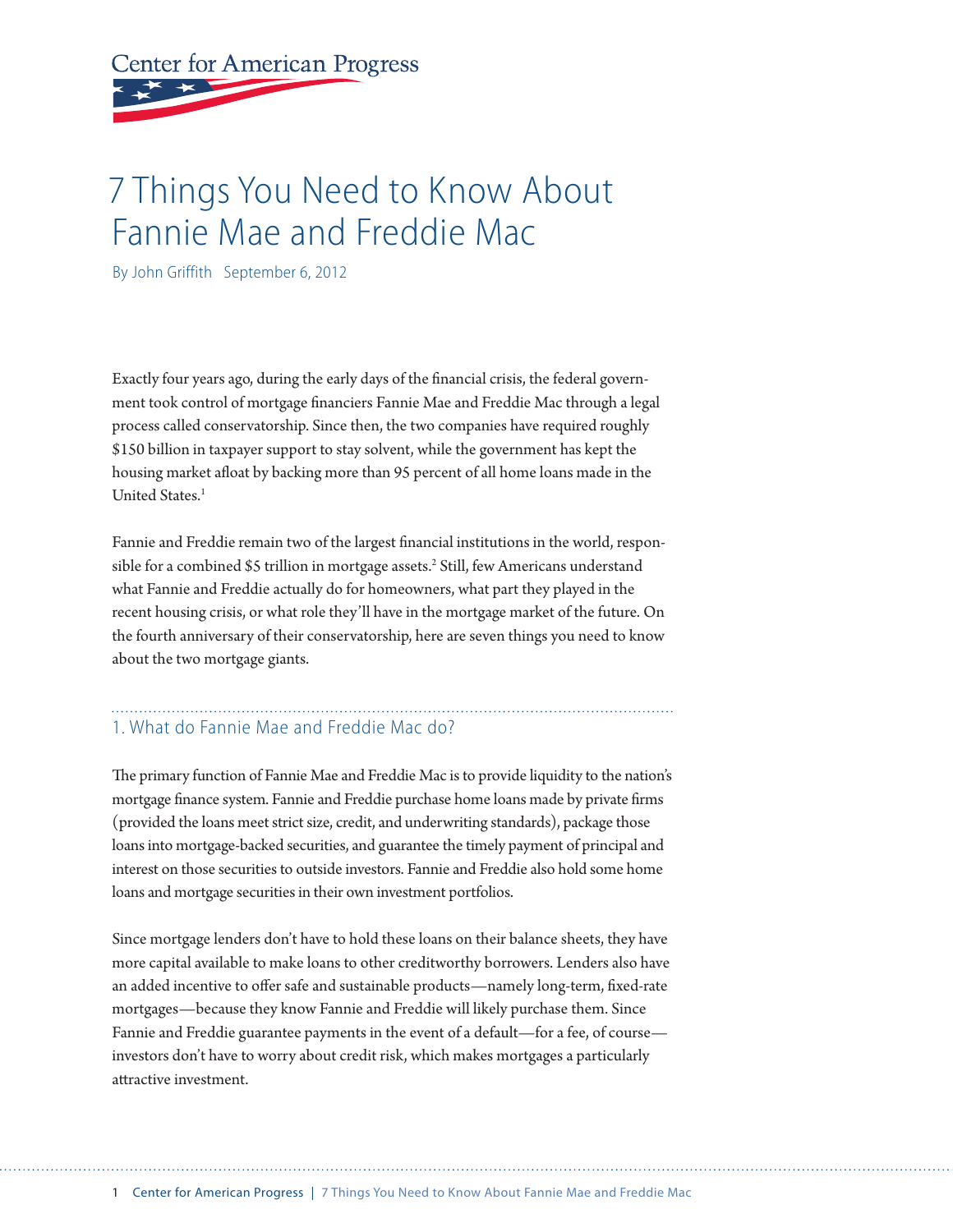Under this system, mortgage credit was continuously available well into the late-1990s under terms and at prices that put sustainable homeownership within reach for most American families. By the end of that decade, however, Wall Street had figured out how to purchase and securitize mortgages without needing Fannie and Freddie as intermediaries, leading to a fundamental shift in the U.S. mortgage market.

#### 2. What role did Fannie and Freddie play in inflating the housing bubble of the mid- to late-2000s?

Contrary to conservative talking points, the answer is very little. During the bubble, loan originators backed by Wall Street capital began operating beyond the Fannie and Freddie system that had been working for decades by peddling large quantities of highrisk subprime mortgages with terms and features that drastically increased the chance of default. Many of those loans were predatory products such as hybrid adjustable-rate mortgages with balloon payments that required serial refinancing, or negative amortization, mortgages that increased the unpaid balance over time.<sup>3</sup>

Wall Street firms such as Lehman Brothers and Bear Stearns packaged these high-risk loans into securities, got the credit-rating agencies to bless them, and then passed them along to investors, who were often unaware or misinformed of the underlying risks. It was the poor performance of the loans in these "private-label" securities—those not owned or guaranteed by Fannie and Freddie—that led to the financial meltdown, according to the bipartisan Financial Crisis Inquiry Commission,<sup>4</sup> among other independent researchers.<sup>5</sup>

In fact, Fannie and Freddie lost market share as the bubble grew: The companies backed roughly half of all home-loan originations in 2002 but just 30 percent in 2005 and 2006.6 In an ill-fated effort to win back market share, Fannie and Freddie made a few tragic mistakes. Starting in 2006 and 2007—just as the housing bubble was reaching its peak—Fannie and Freddie increased their leverage and began investing in certain subprime securities that credit agencies incorrectly deemed low-risk. Fannie and Freddie also lowered the underwriting standards in their securitization business, purchasing and securitizing so-called Alt-A loans. While Alt-A loans typically went to borrowers with good credit and relatively high income, they required little or no income documentation, opening the door to fraud (which was often perpetrated by the mortgage broker rather than the homebuyer).7

These decisions eventually contributed to the companies' massive losses, but all this happened far too late to be a primary cause of the housing crisis.<sup>8</sup>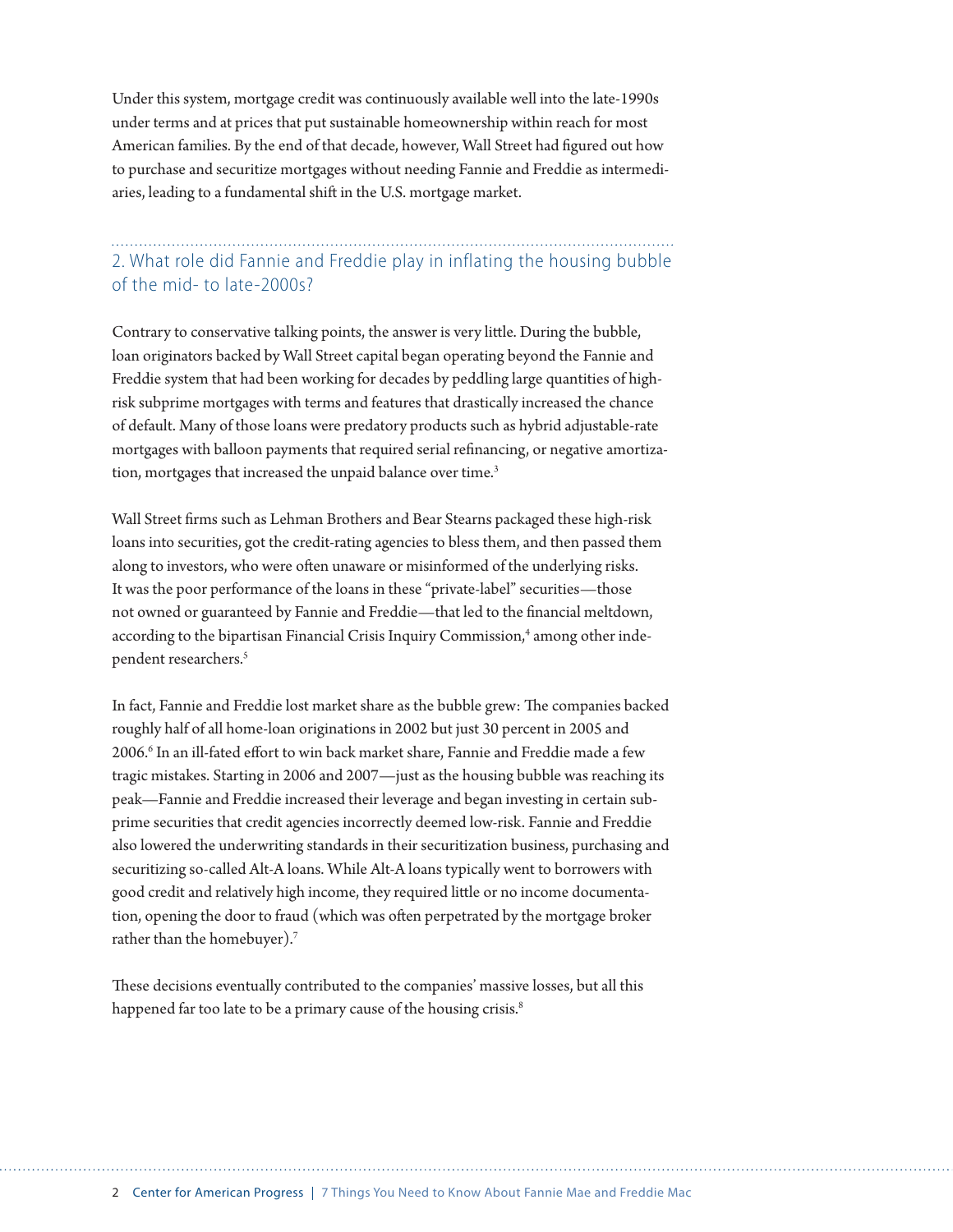#### 3. Why did Fannie and Freddie require a taxpayer bailout?

Fannie and Freddie failed in large part because they made bad business decisions and held insufficient capital. Also, unlike most private investment firms, Fannie and Freddie had only one line of business—residential mortgage finance—and thus did not have other sources of income to compensate when home prices began to fall.

In 2008 Fannie and Freddie lost a combined \$47 billion in their single-family mortgage businesses, forcing the companies to dig deep into their capital reserves. Nearly half of those losses came from Alt-A loans, despite those loans accounting for just 11 percent of the companies' total business.<sup>9</sup> But those losses were only the beginning: Between January 2008 and March 2012, Fannie and Freddie would lose a combined \$265 billion, more than 60 percent of which was attributable to risky products purchased in 2006 and 2007.10

By late summer in 2008—about a year after the start of the housing crisis—Wall Street firms had all but abandoned the U.S. mortgage market, while pension funds and other major investors throughout the world continued to hold large amounts of Fannie and Freddie securities. If Fannie and Freddie were allowed to fail, experts agreed that the housing market would collapse even further, paralyzing the entire financial system. The Bush administration in September 2008 responded by placing Fannie Mae and Freddie Mac into government conservatorship, where they remain today.

4. Did affordable housing goals for Fannie and Freddie play any role in the subprime crisis?

#### No.

In 1992 Congress established the "affordable housing goals," which were numerical targets for the share of Fannie- and Freddie-backed lending that went to low-income and minority borrowers. For years conservative analysts have falsely pointed to these goals as a catalyst for the housing crisis, claiming they pushed Fannie and Freddie to take on unprecedented levels of risk, creating a bubble and a bust in the subprime housing market that sparked the financial catastrophe.

That's simply not true. A recent study from the Federal Reserve Bank of St. Louis found that the affordable housing goals had no observable impact on the volume, price, or default rates of subprime loans during the crisis, even after controlling for the loan size, loan type, borrower characteristics, and other factors.<sup>11</sup> Federal Reserve Economist Neil Bhutta reached a similar conclusion in 2009, finding that the affordable housing goals had a negligible effect on Fannie and Freddie lending during the housing bubble.<sup>12</sup>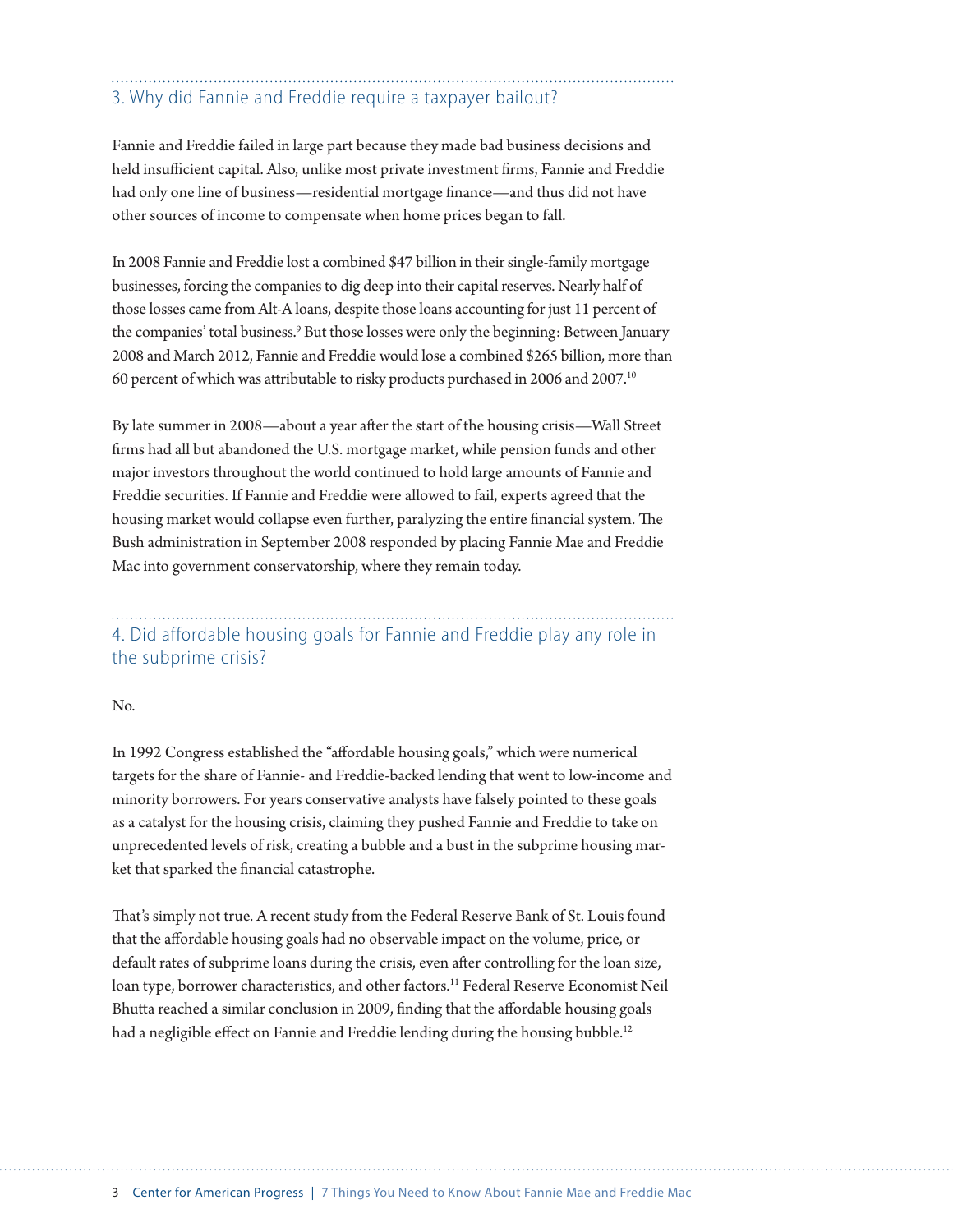That shouldn't come as a surprise. Fannie and Freddie did not securitize any loans that met the industry definition of "subprime," and the loans in their riskier securities—commonly identified as "subprime-like" or "subprime equivalent"—experienced delinquency rates that mirrored the prime market.<sup>13</sup> The Alt-A loans that drove their losses were typically made to higher-income households and thus did not qualify for the affordable housing goals.<sup>14</sup> While Fannie and Freddie did hold some subprime mortgage-backed securities in their investment portfolios—many of which qualified for the affordable housing goals—these investments lagged behind the rest of the market and made up only a tiny fraction of total subprime lending during the housing bubble.<sup>15</sup>

#### 5. How are Fannie and Freddie doing today?

Much better, but both companies still have a very long way to go. Thanks in part to rising home prices, Fannie Mae in August posted its largest quarterly profit since the crisis began, marking its second consecutive profitable quarter.<sup>16</sup> Meanwhile, Freddie Mac reported a quarterly profit for the fifth time since the crisis began.<sup>17</sup>

The improved finances at both companies led the U.S. Treasury Department in August to rework the terms of the government bailout. Under the previous agreement, Fannie and Freddie drew money from the Treasury Department as needed to bolster its capital reserves. In exchange, the companies issued preferred stock to the government on which they paid a mandatory 10 percent dividend. Under the new rules, Treasury will simply claim all of Fannie and Freddie's profits at the end of each quarter and provide capital when necessary in the event of a quarterly loss.<sup>18</sup>

While the worst of the crisis appears to be over, Fannie and Freddie are a long way from repaying their debt. According to Moody's Analytics, it could take the companies 15 years to pay back taxpayers in full.<sup>19</sup> Meanwhile, as the government continues to play a central role in the day-to-day operations of Fannie and Freddie, the continued uncertainty has led many key staff to leave and has caused an underinvestment in necessary infrastructure and systems.20

## 6. What should we do with Fannie and Freddie?

With the federal government backing nearly every home loan made in the country today, almost everyone agrees that the current level of support is unsustainable in the long run, and private capital will eventually have to assume more risk in the mortgage market. That leaves two critical questions before policymakers today: What sort of presence should the federal government have in the future housing market, and how do we transition responsibly to this new system of housing finance?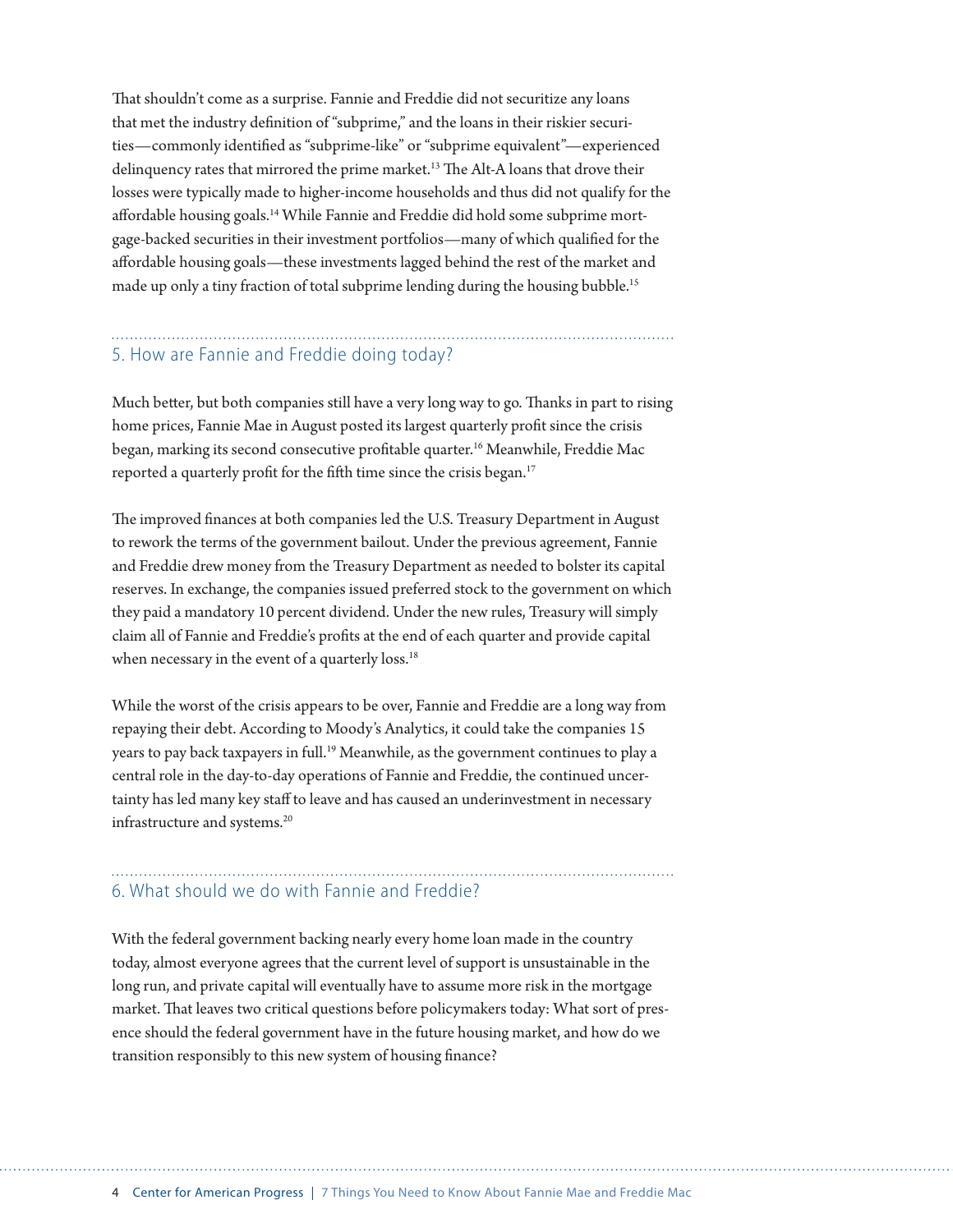Since the conservatorship of Fannie and Freddie began, dozens of advocacy groups, academics, and industry stakeholders have offered possible answers to these questions.<sup>21</sup> The overwhelming majority of these suggested plans agree that some form of government support is necessary to ensure a stable housing market and to maintain the 30-year fixed-rate mortgage.

In January 2011 the Mortgage Finance Working Group—a progressive group of housing finance experts, affordable housing advocates, and leading academics sponsored by the Center for American Progress—released its plan for responsibly winding down Fannie Mae and Freddie Mac and bringing private capital back into the U.S. mortgage market.<sup>22</sup> Our proposal includes an explicit government backstop on certain mortgage products, requirements that private firms serve the whole market, and an empowered regulator to ensure the sustainability and affordability of mortgage products. The plan also lays out five guiding principles for any reform effort:

- Broad and consistent access to mortgage credit across all communities
- Stability in mortgage finance during all kinds of economic conditions
- Transparency and standardization of products that can be understood
- Access to affordable mortgage finance for both homeownership and rental housing
- Consumer protections to ensure that mortgage products and practices operate in the long-term best interests of borrowers

## 7. What would happen if we fully privatized the U.S. mortgage market?

Many conservative analysts and politicians—resorting to heated rhetoric and mistruths about the origins of the crisis—argue that we need a fully private mortgage market run by Wall Street. It was the fully private segment of the market, however, that caused millions of foreclosures and brought down the entire financial system. If we draw the wrong lesson from the financial crisis and abruptly withdraw the government from mortgage finance, it will lead to a sharp reduction in the availability of home loans, cutting off access to mortgage finance for the middle class.

History is a helpful guide here. Prior to the introduction of the government guarantee on residential mortgages in the 1930s, mortgages typically had 50 percent down-payment requirements, short durations, and high interest rates—putting homeownership out of reach for many middle-class families.23 The housing finance system was subject to frequent panics during which depositors demanded cash from their banks, leaving lenders insolvent.<sup>24</sup> That volatility is one reason why every other developed economy in the world has deep levels of government support for residential mortgage finance.<sup>25</sup>

In addition, abruptly removing government support would almost certainly mean the end of the 30-year fixed-rate mortgage, now a pillar of the U.S. housing market. Middle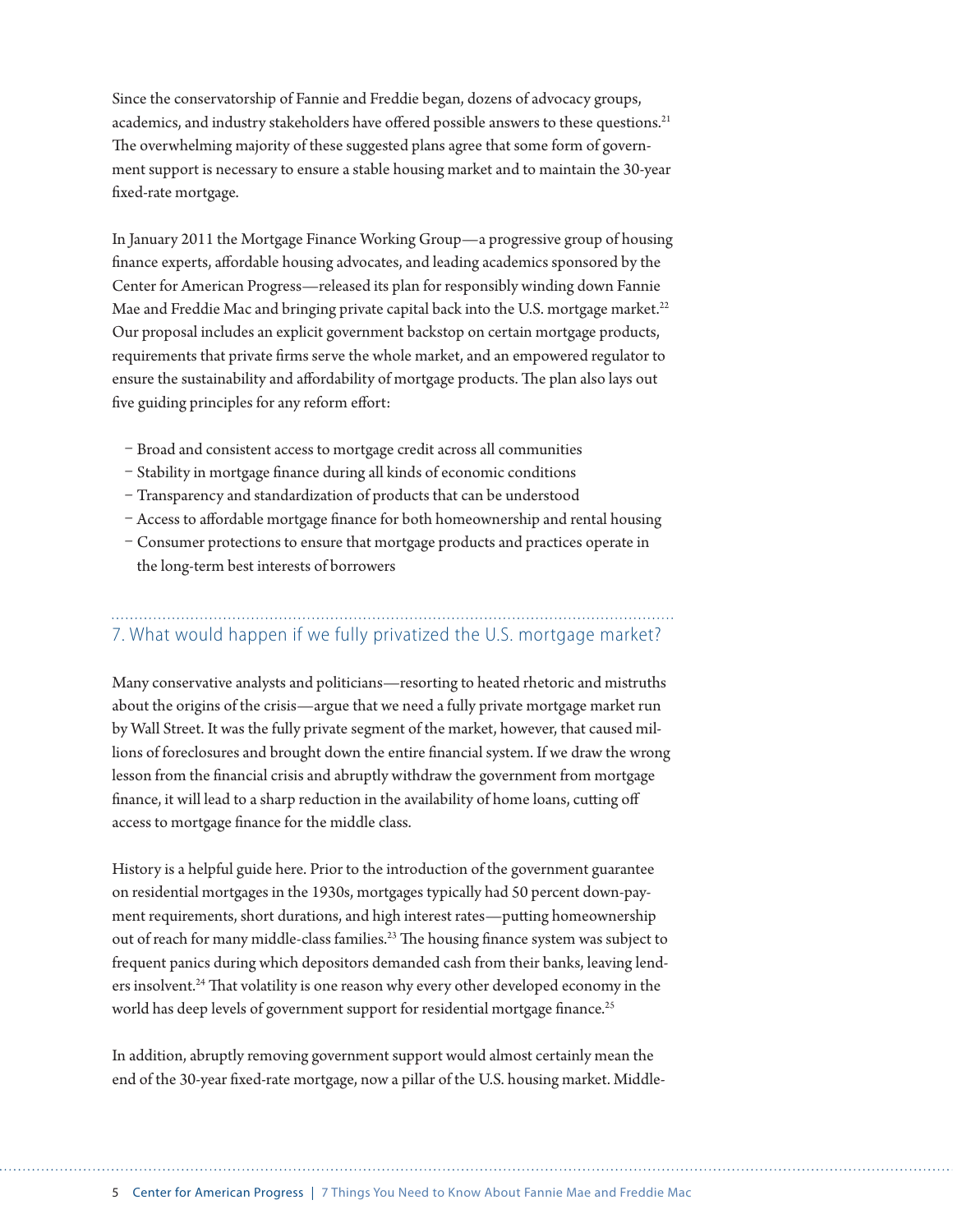class families for decades have depended on the security and affordability of this product, which allows borrowers to fix their housing costs and better plan for their futures in an ever more volatile economy.<sup>26</sup> Most experts agree that this highly beneficial product would largely disappear without a government guarantee.<sup>27</sup>

## Conclusion

To be sure, Fannie Mae and Freddie Mac were flawed companies that made several bad business decisions, and taxpayers should never again have to foot the bill for any financial institution's greed. But as policymakers look to the future of U.S. housing finance, they must seek smart reforms that focus on what was broken in the previous system, while maintaining what worked for decades. The federal government must continue to play a key role in the housing market, regardless of whether it works through Fannie and Freddie, a new agency, or purely private firms.

*John Griffith is a Policy Analyst with the Housing team at the Center for American Progress.*